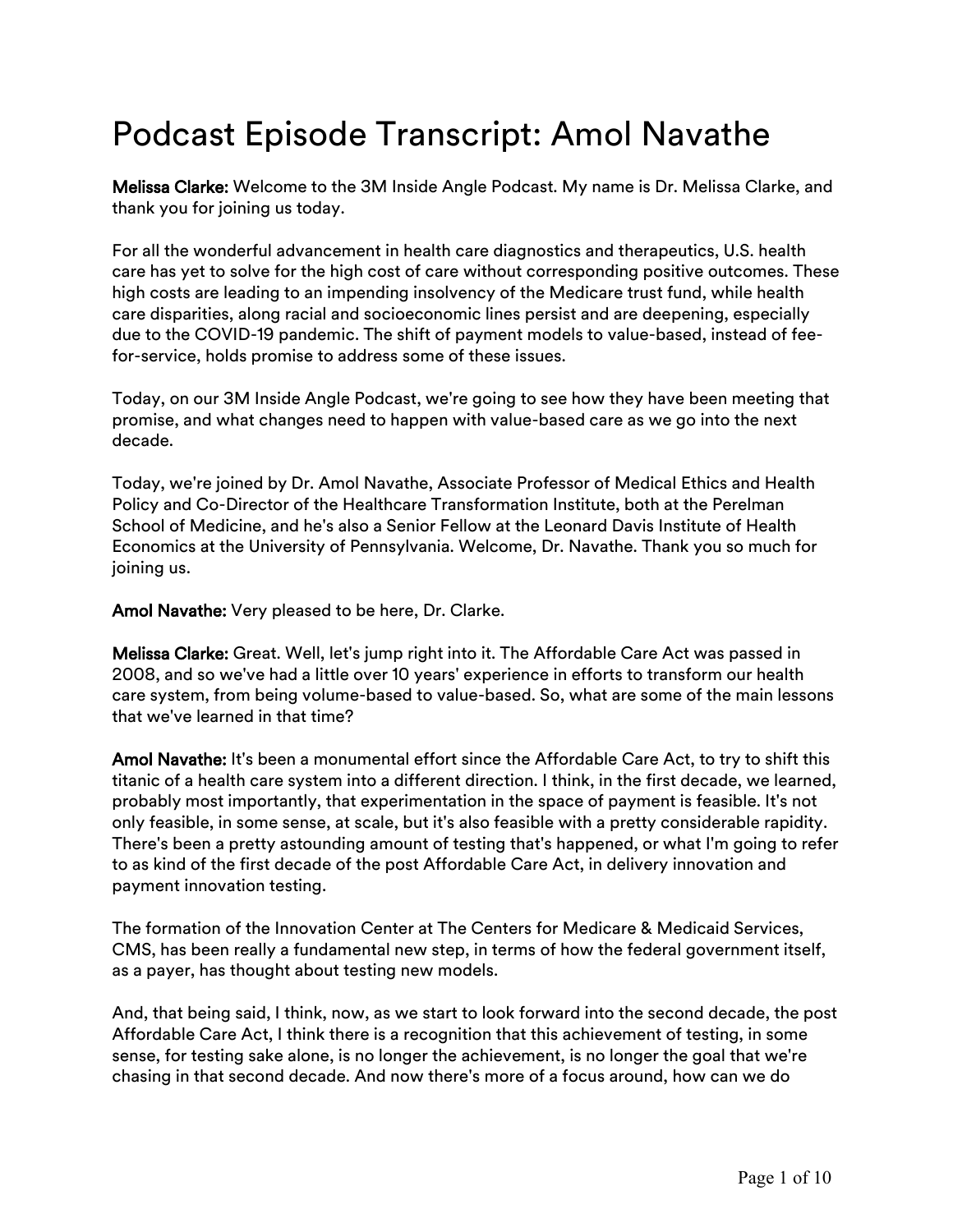testing in a way that is very targeted toward a new, sustainable, value-based payment system?

I think we've learned a couple of other elements. We've learned that there's most likely three core types of payment programs that we're likely to pursue in the future. There's an orientation around supporting primary care physicians and primary care payments. That is likely to live on. In what form, I think we're still figuring out, because the evidence on primary care payment itself has not been the most promising.

A second area where we've seen successful testing has been in the space of population health-based payments, population-based payments. So, these are models, like direct contracting or Accountable Care Organizations, or ACOs. I think we've seen promising, not definitive, but promising, evidence in this space. And I think we're likely to see that chassis become the payment chassis of the future.

And then the third area is specialty in hospital-driven payments, in an episodic fashion or a bundle payment fashion. And there's similarly promising evidence, some home-run-type evidence that we've seen in that space, certainly figures to be an important lever that will be a part of the portfolio going forward. But I think we don't yet know how we're going to stitch all of these pieces together.

Melissa Clarke: That's an excellent summary. I want to pick up on one of the things that you mentioned about some of the successes in bundled payments around specialties. They've seemed to be more successful for surgical procedures, like joint replacements, but not so much for non-surgical ones, like heart failure or cancer. Why do you think that is?

Amol Navathe: I think that's a terrific question. What we have learned over the past several years, and much of my research group's work has been dedicated to building the evidence base specifically around episode and bundle payments, we've learned that the types of care redesign and practice transformation that are needed for surgical, versus, say, medical condition types of bundle payments, are considerably different. And, so, if we take each in turn, I think we can elucidate a little bit about what I mean here.

So, take a hip and knee replacement or hip or knee replacement surgery as kind of the canonical surgical bundle payment. Right? And, so, this is grandma, who needs a new knee, she is probably reasonably active. She's active and healthy enough that her primary care doctor and the orthopedist or the sports medicine specialist says, "Hey, you know what? We want you to keep yourself moving and, therefore, it's a good time to get a new knee."

It also means that the anesthesiologist and the primary care doctor say, "You're healthy enough to go through an elective surgery." And then when she goes into the hospital, the surgery is the surgery. And then, as we're thinking about what happens next, there's now a greater rationalization under bundle payments of, what level of post-acute care does grandma need? Does she really need to go to an inpatient rehab facility and stay in the hospital? Could she go to a skilled nursing facility, where there's a lot of onsite physical therapy, or maybe she's actually healthy enough, and she has some support at home such that she could go home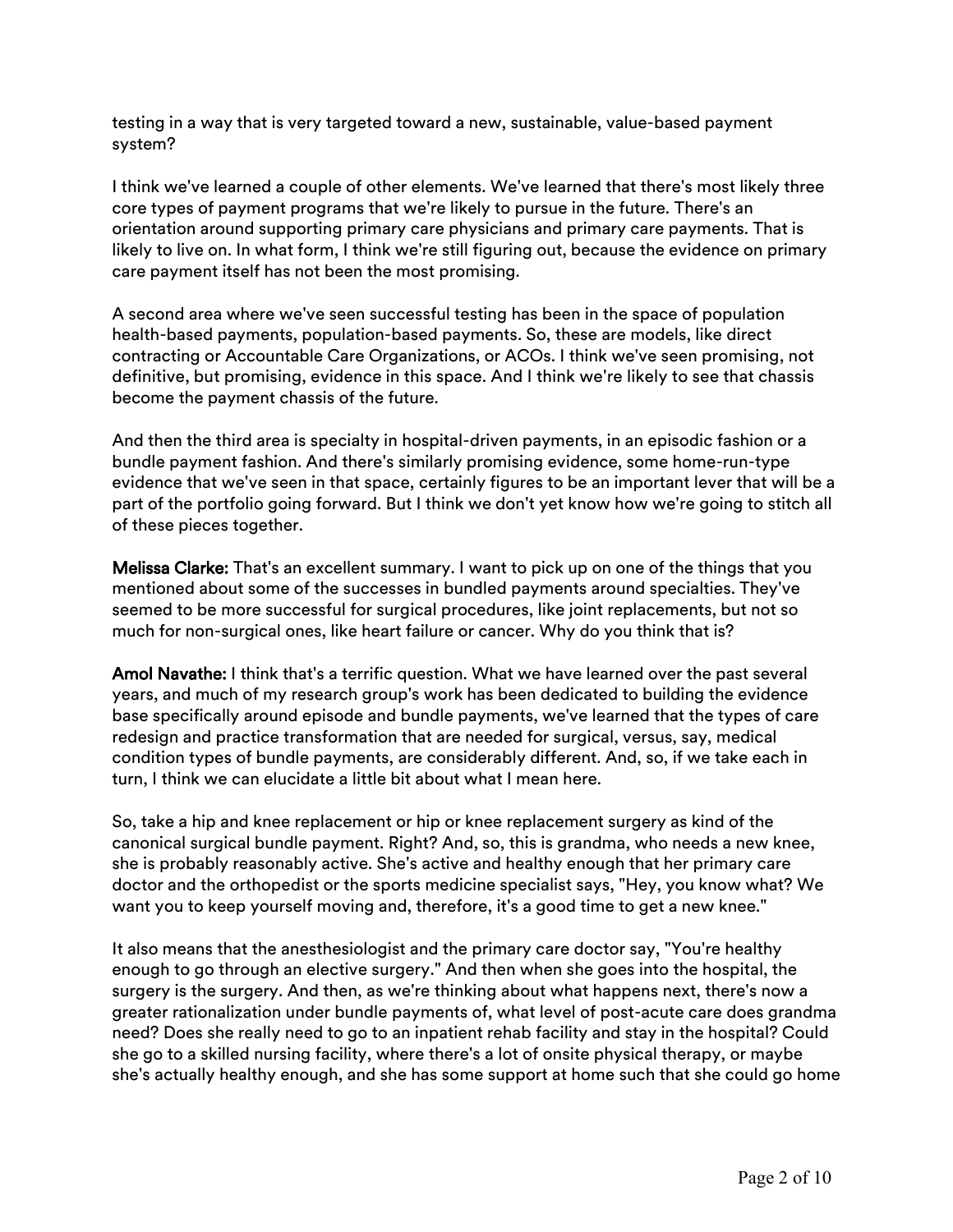and get physical therapy, either in the home, or she could travel once a day to physical therapy.

And what we found is that, historically, when the system didn't really have incentives, really, frankly, to care, if you will, about what level of intensity of post-acute care, we sent a lot of people to inpatient rehab and to SNFs, to skilled nursing facilities. And we probably didn't need to do that. And what bundle payments in the surgical setting have shown us is that grandma can do quite well if we send her home, and she gets either physical therapy in the home or goes to visit a physical therapist.

And, so, I tell that narrative here to highlight that the number one mechanism for savings under surgical bundle payments have focused on shifting the intensity of post-acute care from the facility to the home. And that is a relatively discrete decision, that can be coached into patients, as they go through the pre-op process and their surgical process, by well-informed surgeons and anesthesiologist and nurses who work in the hospital.

And, yet again, the point to make here is, that it's a relatively discrete decision. A lot of it is around expectation-setting and appropriate risk stratification.

Now, let me contrast that with the other part that you were mentioning, which is, what about a patient who's in the hospital for congestive heart failure or sepsis? Right? These individuals tend to have many chronic conditions. If you have congestive heart failure, you most likely have something else too. You probably have coronary artery disease. You might have a touch of renal failure. Right?

So, these individuals are sicker, on average, and there's a lot more complexity to what's happening before the hospital, in the hospital and, most importantly, here, after the hospital.

And, so, what we've found there is the types of care redesign efforts that do yield benefit, they tend to be a stronger network integration between hospitals and the post-acute care facilities, again, thinking about the inpatient rehabs and the skilled nursing facilities.

But here, we're really talking less about not discharging grandma to the skilled nursing facility, but more thinking here about, how can we get grandma in and out of the skilled nursing facility in an efficient fashion? That's where we have seen the most amount of savings. Now, candidly, they're smaller in magnitude than we see on the surgical side, but that's just a much more complicated situation.

And I think that's one of the reasons that we saw savings emerge for medical conditions, like congestive heart failure or sepsis, et cetera, but they took a longer time to emerge. They took years, three years, four years, in the programs, before we started to see savings.

And, while quality didn't seem to be harmed, I would say that this magnitude of the savings was not huge. And, so, I think that, to some extent, sets the backdrop of the evidence that, Dr. Clarke, you're referencing, which is, do bundle payments work better for surgical conditions?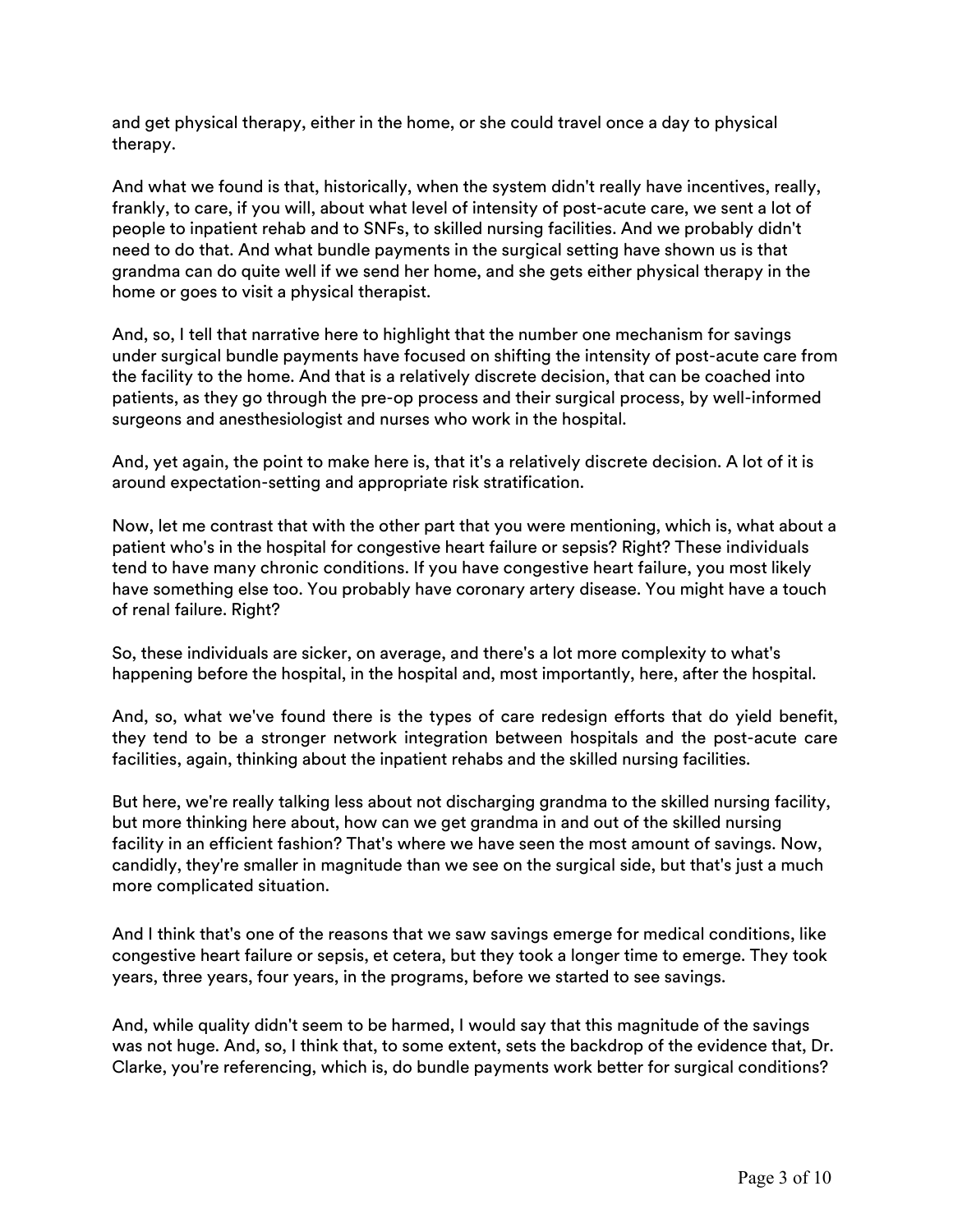I think the answer there is, well, out of the gates, in the short term, absolutely. Does that mean that there's no role for bundle payments for non-surgical or medical conditions? I think the answer there is still to be determined. I think we haven't given up, in some sense, because there is some momentum of positive inflection there. I think we just have to see how we stitch that together with the other programs as well.

Melissa Clarke: That makes a lot of sense, in terms of that discrete decision point for surgeons and surgical patients, versus the complexity of factors that are happening with medical patients and, therefore, the longer time frame.

And we're talking a lot about behavior change within the system. How do you think that CMS can really, ultimately, via the CMMI or other levers, mobilize late adopters of payment reform models, sort of away from that fee-for-service model, and leapfrog them more towards advanced payment models?

Amol Navathe: That a fantastic question. I can tell you that it is very front of mind for policy makers currently, both on the legislative side, as well as, as you're pointing out, at Medicare.

Conventionally, we tend to think about, and by we, here, I'm saying more of the research community and the policy community at large, we tend to think about the early adopters as the ones who are most likely to succeed, and the late adopters to be ones perhaps that are a little bit less willing to dip their toe in the water because they might have less capabilities and capacity for change.

Interestingly, I actually don't think that the evidence supports that, from what we know at present time. So, to be very clear here, I think there is some evidence that that exists. But at the same time, when we have looked at organizations that are mandated, for example, into a hip and knee replacement bundle payment, versus those that chose to volunteer earlier, we found that actually they have pretty similar savings. They have pretty similar care redesign success.

And, so, this notion of, do we need to mandate, versus can we have people opt in, have organizations opt in, as voluntary participants, and what is that variation in timing, I think we're still piecing some of these things together.

Now, what we have learned, and I think this is really a fundamentally important point, is that if we can create the right incentives for participation and adoption, we can still be quite successful. And, in other words, the organizations that choose to adopt later can actually be quite successful.

And I think we have seen that in the context of the Accountable Care Organizations Program, where, year after year, organizations that have joined, they tend to improve over time. And what is more important is how long they've stayed in the program, and what is less important, is which year they decided to join. Did they join in the first year of the program or the fourth year of the program?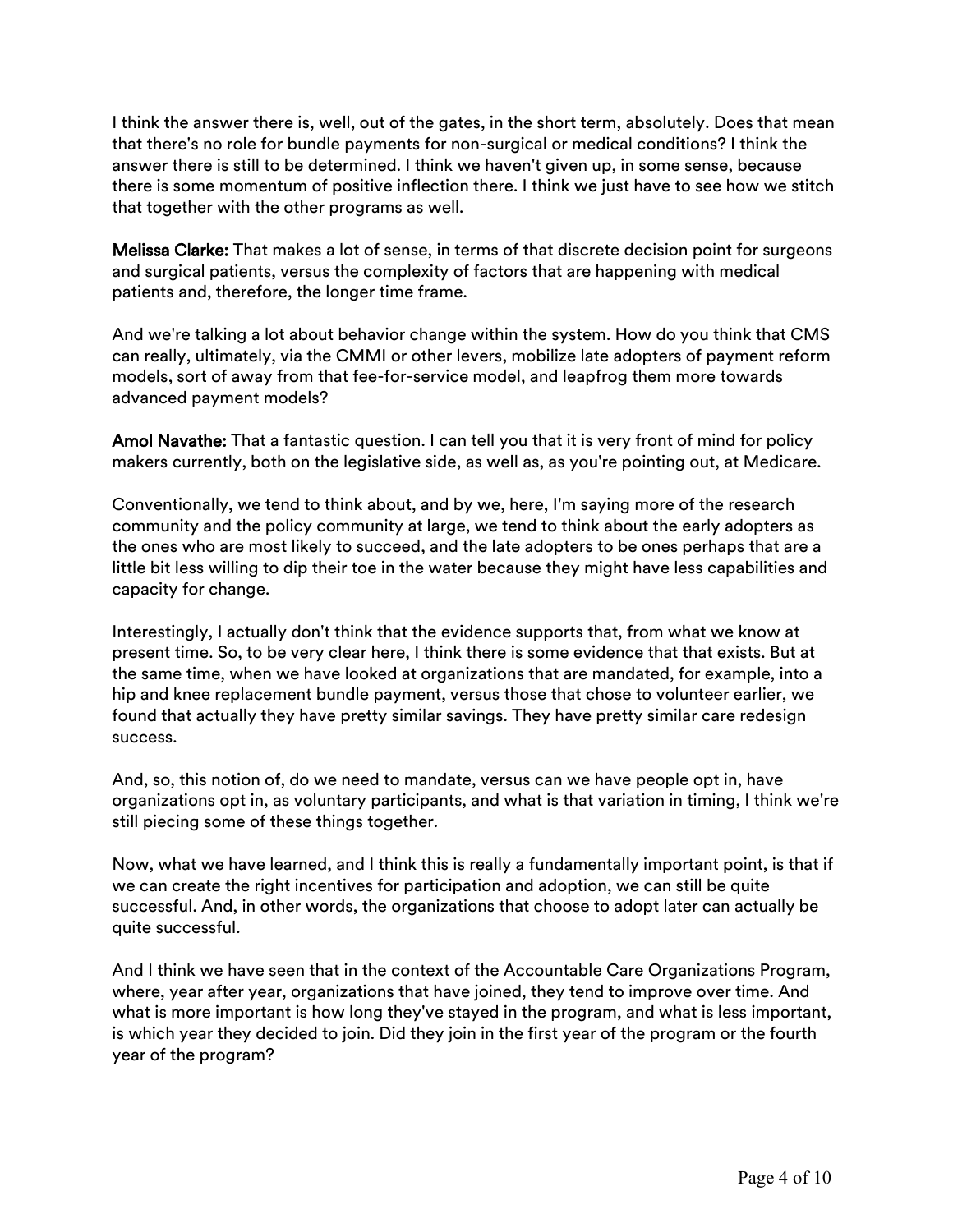And I think if we distill this down, Dr. Clarke, to how organizations make decisions, I think part of what policy makers need to do is to create some certainty, if you will, on the return on investment. And what do I mean by that? So, if we're creating programs where there's a lot of toggling in and out, "I'm in one year. I want to be out the next year, and three years later, I want to be in," that makes it very challenging, I think, for hospital executives and hospital boards and other organizations to rationalize that, "You know what? I'm going to make this big investment in IT, in staff, in care navigators, in operational partnerships, when I don't know, in two years, if we're still going to be in the program or not."

If we have longer durations of committed participation, if the incentives are rolled out in a way that longer participation actually is more beneficial, rather than static or less beneficial, then I think we can start to change the calculus. We can start to change the math here a little bit, to where those late adopters, while they may adopt later, that doesn't mean that they won't necessarily adopt in a sustained fashion. And I think that's where we can start to really make gains.

And, so, I would start to shift our paradigm a little bit, away from, "Do we care about early versus late?" to more, "Can we really drive sustained adoption or sustained participation?"

Melissa Clarke: When talking about participation, it makes me really think about health equity because we know that providers and communities that serve low-income populations and communities of color were less likely to participate in both the comprehensive primary care programs, and as well as the Accountable Care Medicare Shared Savings Programs.

And as you talk about operational investments, it makes me think that perhaps this is one of the reasons why they didn't. Do you think that that might be the case, and are there others?

Amol Navathe: Dr. Clarke, this is a fantastic point. And I think, if I can emphasize one thing, you asked me kind of, "What did we learn in the first decade post Affordable Care Act?"

And I think one thing that we also learned here, which is just an incredibly important lesson, is that chasing value, value-based payment models, is not the same. It is not equivalent to equity.

Once again, if I restate that again, I would say, value does not necessarily translate into equity, unless we reframe what we mean by value. But I think, conventionally, when we've thought about value as how much payment do we put, how much cost do we have in the system, for how much health do we get out, in some formulaic way?

Notice, there, equity is not a part of that formula. And I think that has been the governing formula of how we've thought about value.

And, so, your points are really, really fundamentally important, which is, if we continue down the path that we've been going for the past decade, we're not very likely to make great gains in equity.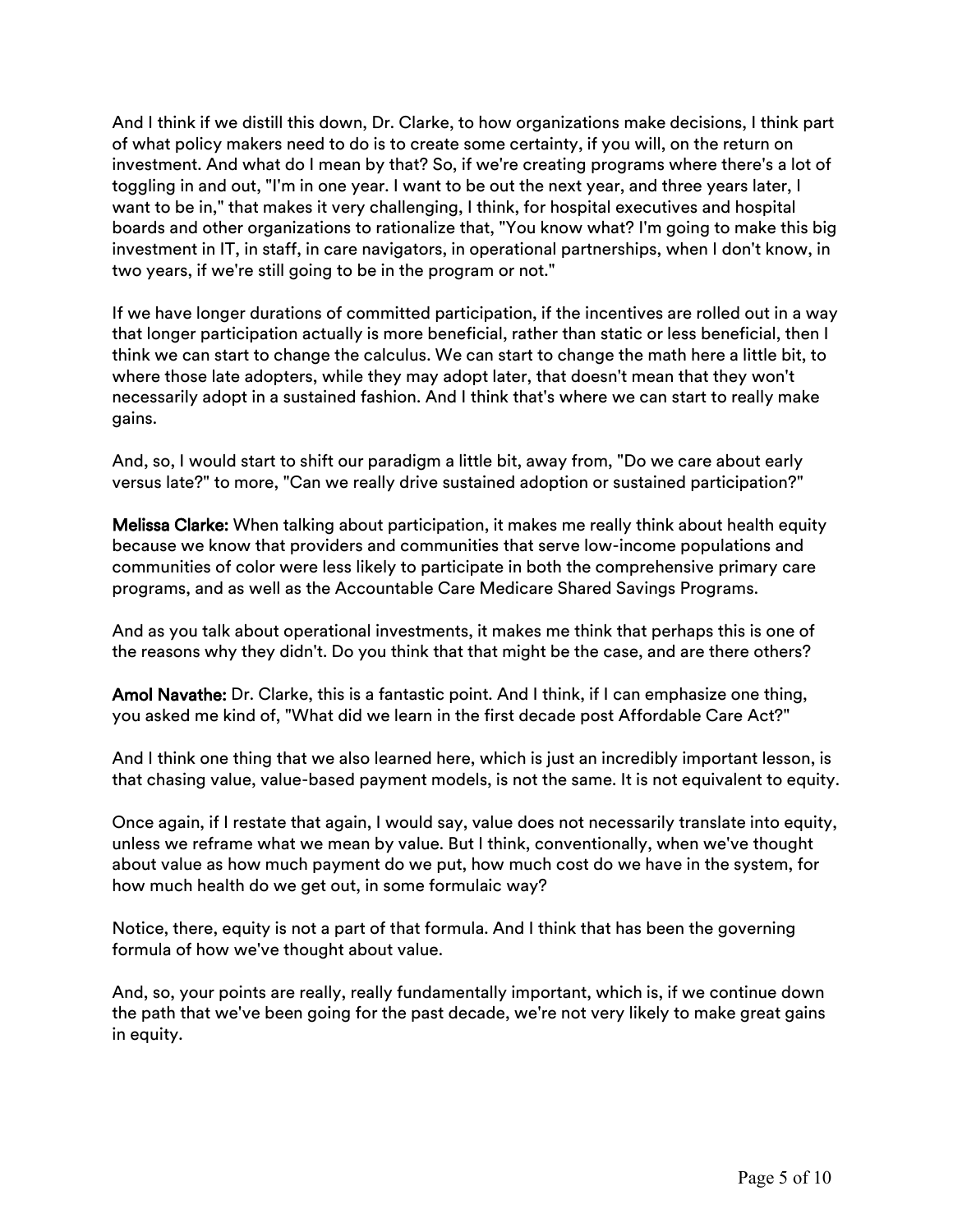And you highlighted an important dimension, which is equity in participation. And if we take a step back and say in a little bit of kind of a stylized way, "Why do we care about equity in participation?"

Well, we just talked about how most of these programs have had benefits, in terms of there's been quality gains across the ACO program, for example. There's certainly been cost savings that are generated. Some of those cost savings end up in the pocket books of our patients, of our beneficiaries, through cost-sharing savings.

And, so, it should feel very inequitable if some portion of our population is more likely to get these innovations that either yield them quality benefits, or put more money in their pocket books, or both. Right? This is a fundamental problem of equity in our system, which, as it is, has some deep-seeded structural inequities and disparities that we've seen over decades.

So, number one point here is, I think your question is great because we really need to care about that question, around participation inequity, participation inequities, I apologize.

And I think we also have to differentiate two other pieces here, alongside that. I think sometimes we look at this view and we say, we look at the model evaluations, and we look at the research around the programs, and we see, while it looks like populations who are marginalized or traditionally faced disadvantages, aren't harmed by or are included, to some extent, in the care redesign of the model. And I think that's important to differentiate that from, what is the impact of the value-based program on those communities and on those patients as a whole?

And I'll kind of end this point by highlighting one other important piece, which is, there are reasons to worry about value-based payments, as they're currently and historically have been constructed, in terms of their impact on equity for marginalized populations.

And the reason for that, the principal reason for that, is that, when we design and implement value-based payment models, we are intrinsically putting the clinicians and the delivery organizations in a position of accountability for cost and quality. And, so, populations who, on average, are more difficult to change cost and quality for, are going to be less advantageous, if you will, to have in the model.

And I think that's, in part, what you're highlighting, in terms of the participation incentives, that we've seen less participation from organizations that are situated in markets, where there's a greater proportion of communities of color, of communities of low socioeconomic status. And I think that is something that we need to deliberately try to address, going forward.

**Melissa Clarke:** No, I think you hit on some excellent points. The only thing I might add in is that, when we think about value, in terms of what we're putting in, the health that we're getting out based upon the costs that we're putting in, if we think about the fact that health care disparities, per some [research that originally came out of Johns Hopkins](https://pubmed.ncbi.nlm.nih.gov/21563622/), showed that not closing health disparity gaps costs society \$230 billion a year. So, somewhere in our value calculation, that really needs to enter into the picture.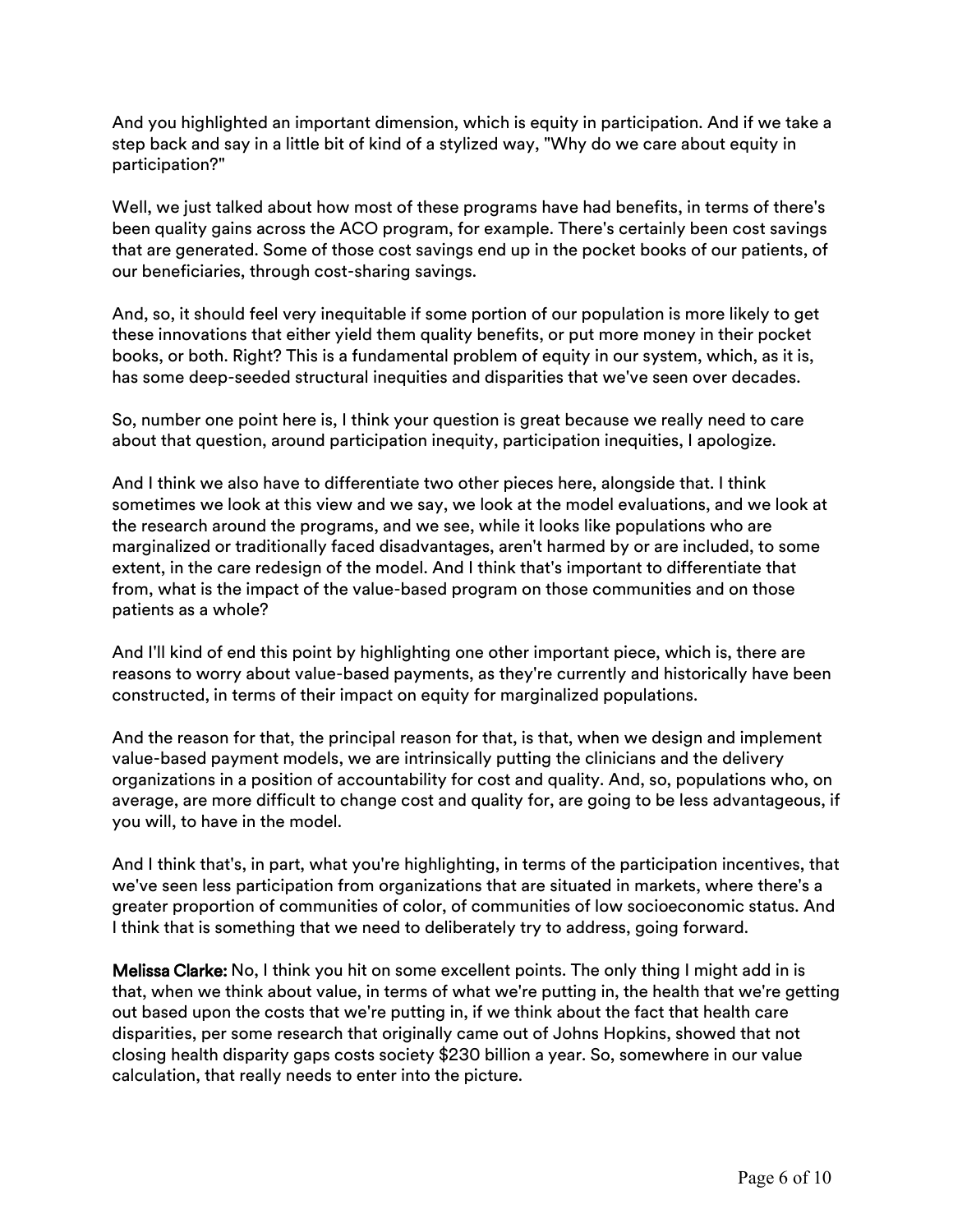Also, we talked about bundled payment programs. Still, on that same line, I think one of the things that you're observing, has to do with this point that hospitals caring for higher proportions of socially vulnerable patients were less likely to receive shared savings.

And I think that probably goes to the point that you made earlier about participation in the model being more difficult for those providers who sort of had a heavier lift due to adverse social risk factors. Is that sort of one of the things that you were getting at?

Amol Navathe: Yes, that, indeed, was one of the things I was getting at, in that implementing care redesign and affecting the outcomes for populations who have traditionally faced disadvantages or are marginalized, is harder, and it requires a more multi-dimensional, if you will, approach.

And if we take the example that I was using earlier, around grandma getting a new knee replacement, if, unfortunately, grandma comes from a situation where she doesn't have caregiver support at home and somebody to get her from home to a physical therapist or somewhere else for her doctor's appointment, then you can imagine that actually sending grandma home is less attractive and probably not the right thing for grandma.

And, so, if you're an organization, whether you're a primary care practice or a ACO or a bundle payment hospital, or what have you, you might not feel comfortable doing that. And that, unfortunately, in the value-based construct, makes grandma a less attractive financially, financially less attractive patient.

And, so, I think you're absolutely right that the complexity of addressing the multifactorial nature of challenges for some of these populations, where we can't just put blinders on and focus on the medical aspect, that we, intrinsically, to take good care of these populations and to change the way we care for these populations, means that we have to address the social and the behavioral elements as well, makes it a more daunting challenge. And I think, in part, what you are alluding to, is it makes the investment required greater, greater in terms of financial resources and just greater in terms of effort, the number of hours that men and women are spending, trying to address this, these issues.

Melissa Clarke: Are there any remedies or levers that CMS has, going forward, to really try to address some of these issues around participation of providers that serve marginalized communities or the differences in shared savings received, to make it more feasible for providers to participate?

Amol Navathe: That's a terrific question. I think it's a work in progress, quite candidly. That being said, there are examples where this is working. So, there is a CMMI model called the ACO Investment Model, where I think there was a recognition exactly, Dr. Clarke, of what you were saying, in terms of the Johns Hopkins study, which is, if we don't actually engage these communities, if we don't engage the health care organizations and clinicians that serve them, then, in fact, down, in the long run, we're going to have a less efficient system, and we're going to have a lot of wasted health spending.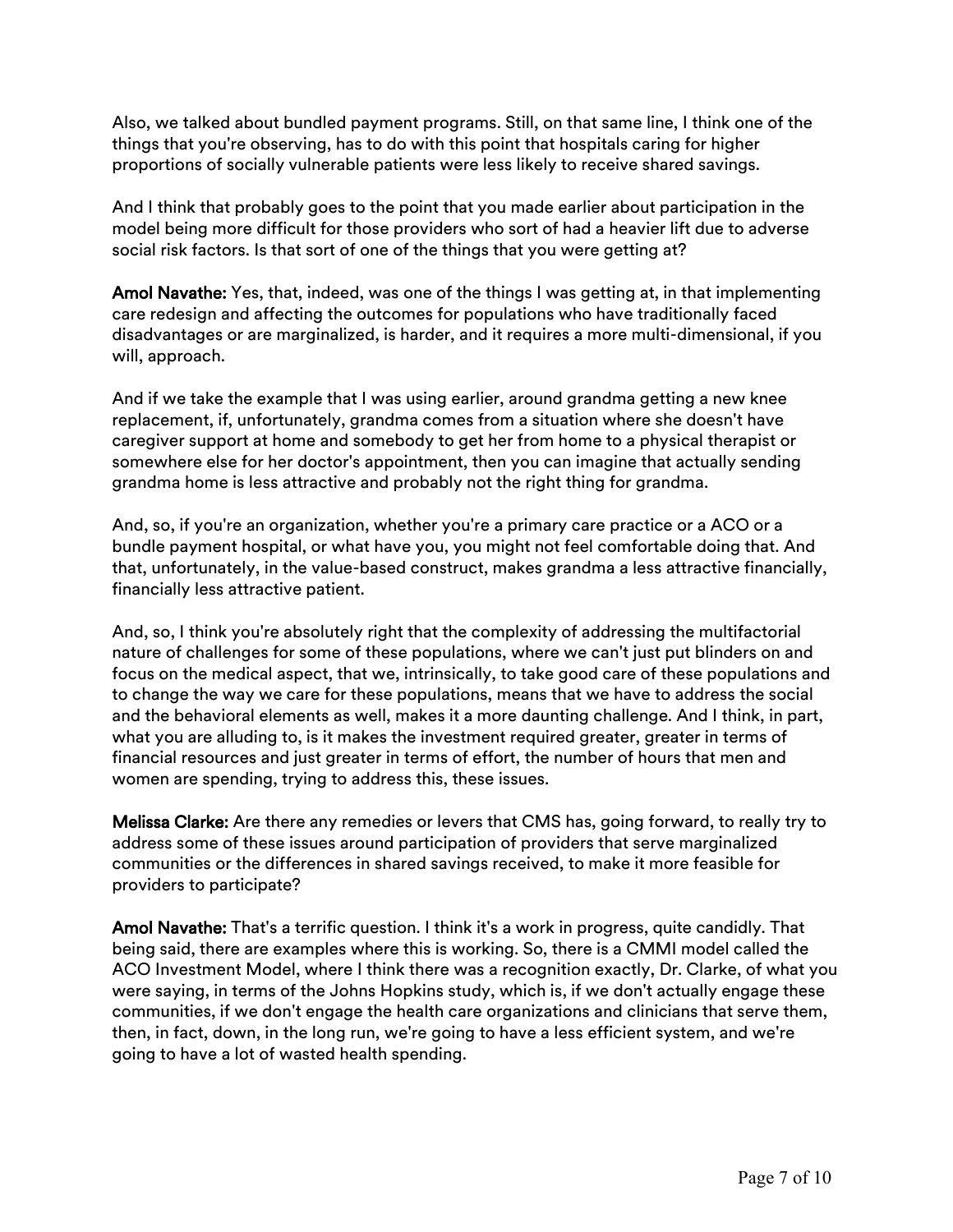And by creating greater investment up front for communities in rural or for health care organizations, physician groups, in rural areas, or in underserved urban areas, that we can overcome this initial activation energy, this hurdle to get them in.

And number one, it was more successful. The ACO Investment Model was successful in enrolling ACOs in those areas. And number two, they actually were successful also in generating quality gains and saving dollars.

So, to some extent, I may not say that we have a perfect template quite yet, but I think we at least have a great use case that showed that this is feasible, in the context of value-based payments for value-based care in underserved and rural communities.

And I think if we can take that as a really important case study, we can apply them in other areas. I think we have seen this administration start to pivot in that direction in a general sense. And, by that, what I mean is, I think to truly make gains on equity, we can't make it an afterthought of how we design policy. In other words, what I think the typical approach has been is to design a model, change a policy, and then to evaluate and monitor and say, "Well, how is this model affecting populations that are more underserved? What's happening to inequities and gaps and disparities?"

And if we do that, we're always going to be chasing our tail and unlikely to really proactively make progress against these social challenges that we have. Instead, if we directly say, "Part of the goal of these models is to improve equity," then I think we're playing in a different playing field.

And we have seen the administration do that, in the context of two programs that I'll mention. One is the ACO REACH Program, which is the new incarnation of direct contracting. And in that program, there are direct incentives around equity. And there is a new precedent, in terms of incorporating area-level social factors at least, in part of the risk adjustment and part of the financial calculations, the benchmark policy. I think we're still learning more about the details, but I think the intent is one that is capturing the essence of what you are headed toward, which is, are there policy levers to address this? I think the administration currently is trying to do it through that program.

There's another example in specialty care, which is also worth mentioning, which is, there's a program called the End-Stage Renal Disease, or ESRD Treatment Choices Model. And traditionally, for beneficiaries with end-stage renal disease who are on dialysis or will require dialysis, we have found that there are pretty startling disparities along racial lines or on ethnic lines and around socioeconomic status lines, around getting even wait-listed for a transplant, for a kidney transplant, much less getting a transplant itself, as well as use of more innovative modalities, like in-home dialysis, relative to in-facility or in-center dialysis.

And this program, in fact, has a direct financial incentive for nephrologists and dialysis centers, if they increase the wait-listing for transplants and increase the use of home-based dialysis for populations who are of low socioeconomic status.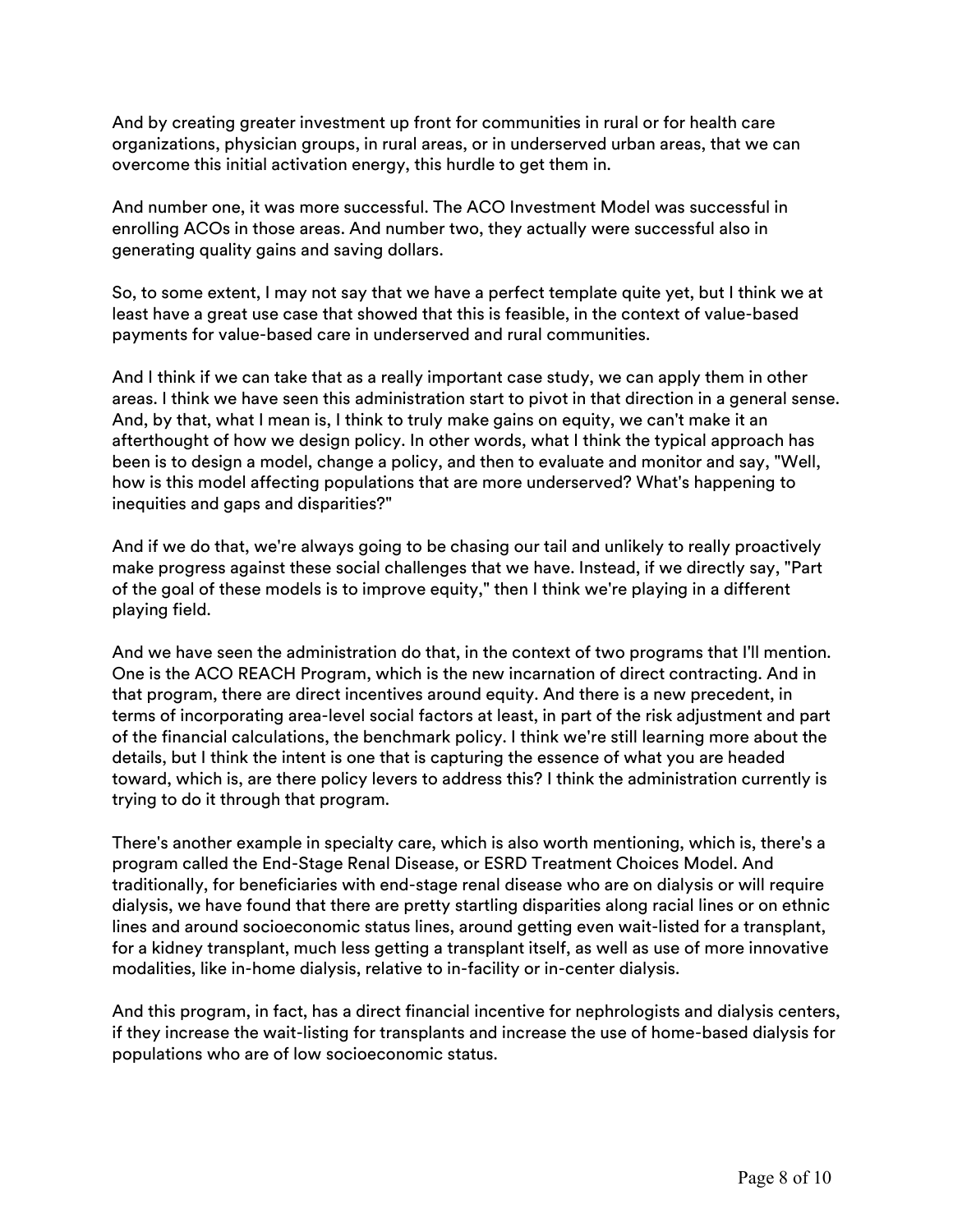And, so, may not be a panacea, but I think it's a great step in the right direction of featuring equity as a direct goal of our value-based payment policies.

Melissa Clarke: Great. That an excellent summary, Dr. Navathe. You mentioned that in one of the models, the [ACO REACH Program](https://innovation.cms.gov/innovation-models/aco-reach), that area-level social factors are part of one of the levers that are used. Do you ever think that individual-level social factors might also come into play in, for example, payment adjustment, for those providers who care for larger numbers of patients with increased social need?

Amol Navathe: Conceptually, I think it is very appealing. The idea that we can adjust the payments that we are making, say, to accountable care organizations, even potentially Medicare Advantage plans, and really the intent here being to increase the amount that we're paying for their care, to allow for organizations to then try to address some of those social determinants of health. I think, conceptually, it's very appealing.

I think, however, we have to be very, very careful and very thoughtful about how it's implemented. I think there's a very intuitive reason for why that is. The reason is that, the very populations that we're seeking to increase payments for, are frequently the same populations, beneficiaries, for example, in the Medicare program who are of Black race, of Hispanic ethnicity, those who are in the dual eligible program, who are simultaneously eligible for Medicare and Medicaid because of their income and wealth status, those are the same populations that tend to struggle with access to care.

And, so, it is possible that if we just did the math, so to speak, that adjusting for a social risk factor, could, in fact, decrease the payment, or decrease the benchmark, depending on the program.

And, so, I think before we roll these programs out and say, "Social risk adjustment is the answer," I think we need to be careful, and we need to test, and we need to validate, and we need to kick the tires on twice, three times, to make sure that the policy intent is matching the policy implementation. And I don't think, as I mentioned, that just doing the math is necessarily going to be a one-to-one relationship there. I think we have to be thoughtful about it.

The second point that I would highlight that is important to keep in mind, as we think about future policy here, is over-medicalizing the social system, Social Services system. So, what do I mean by that?

Imagine that we are trying to provide housing services for an individual who is homeless or who has an unstable housing situation. Well, conventionally, we would do that through the Social Services system. If we did that, for example, through an insurance company or through a hospital, because we'd want the medical system to be more accountable, if you will, for social circumstances of patients, then the way we're designing that is we're creating an incentive for the insurance company or the hospital, which isn't an ACO, to provide that service because it is likely to reduce health expenditures in the medical system. Yet, there might be reasons that society wants to provide a more stable housing situation for a community that isn't related to health expenditures itself.